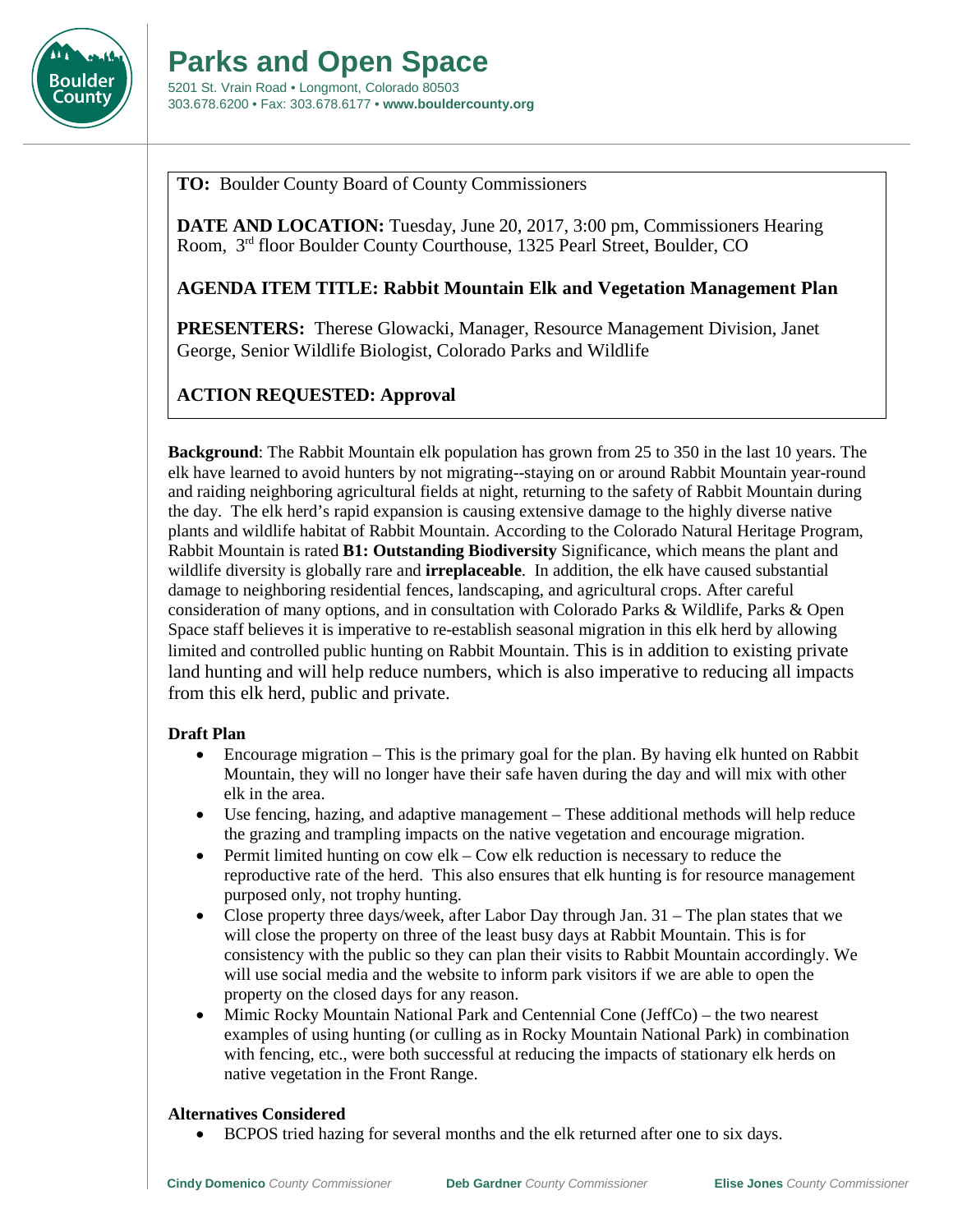- Culling has been suggested.
	- o There is no established process for getting approval for culling by the state agency responsible for managing the state's wildlife. There is no guarantee this option would be approved.
	- o Culling can be either removing animals with volunteer sharp-shooters (hunters) who then don't get the meat, or culling in some peoples' minds is the rapid removal of 10- 100 or more elk at one time by professionals.
	- o Culling is expensive. Rocky Mountain National Park's culling efforts cost \$4,700/elk.
- Fencing BCPOS will use fencing for the high value and highly impacted area on Rabbit Mountain. Fencing is not feasible on neighboring property because it shifts the raiding elk from one private property to others without solving the refuge provided by Rabbit Mountain.
- Fertility Control There is no legal method approved by EPA for fertility control in wild elk. BCPOS will work with researchers to determine if fertility control could be used in a research setting to keep elk numbers down once the plan's objectives are reached. In addition, fertility control is not a primary option with our current herd size because it would take too long to reduce herd numbers and our experience trying to capture elk for radiocollaring indicates we could not feasibly trap these elk to administer the fertility control.

## **Public Input**

- 353 people submitted written comments these comments came before first POSAC meeting.
	- o 73% Support the Plan or Support the Plan with changes
		- 60 comments, the largest group of any comments, support the limited hunting in order to conserve the biodiversity of Rabbit Mountain.
		- Culling was only mentioned by 7 people, less than 2% of all comments.
	- o 27% Don't support
		- No hunting on open space was the primary reason people mentioned in their comments.
		- Don't close the property was the second most cited reason.

# **POSAC**

- BCPOS presented the draft plan to POSAC at the April 27, 2017, meeting  $-25$  people testified
	- o Boulder County Nature Association and Boulder County Audubon are two entities that support the plan in order to preserve the rich biodiversity of Rabbit Mountain.
	- o All opinions were represented in public testimony including objecting to the plan for not closing the trails and not hunting on open space and support for the plan to preserve the unique natural resources of Rabbit Mountain or to protect the health of the herd in addition.
- Decision: POSAC requested more information on the alternatives we considered
	- o Fertility control
	- o Culling
	- o Fencing

## **Modified Plan**

BCPOS staff modified the plan before returning to POSAC.

- o Include continued hazing from February through April to encourage migration in the spring.
- o Recommend hunting on adjacent properties when Rabbit Mountain is open to the public for hiking, again to keep the pressure on the like to migrate.